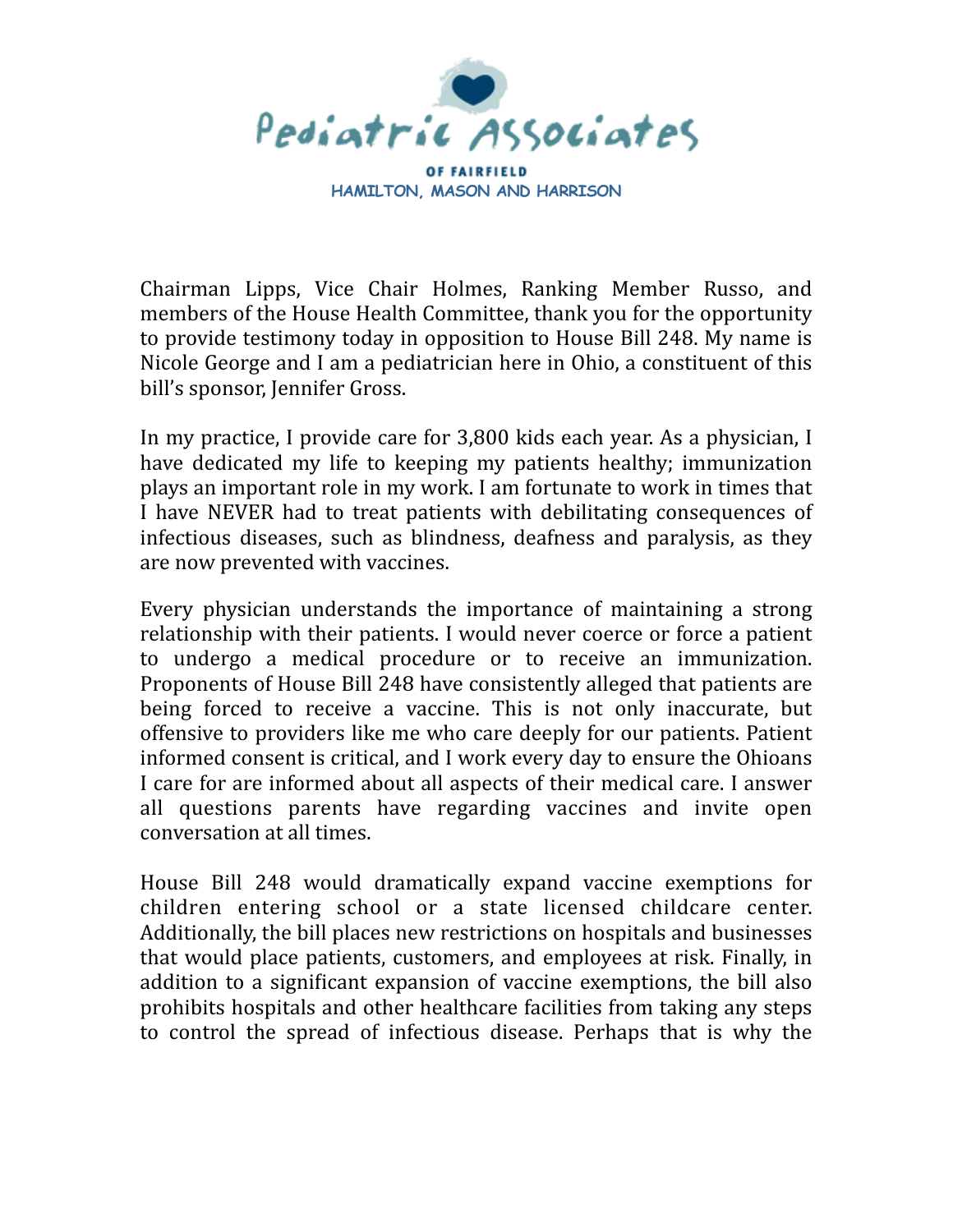healthcare and business community here in Ohio is united in its opposition to this legislation.

House Bill 248 would create a disincentive for parents to immunize by broadening the already broad exemptions for childcare and K-12 while also allowing for verbal exemptions. Parents who choose to immunize must schedule an appointment with their primary care provider or visit a pharmacy or health department. These visits also serve as important developmental assessments for children. These missed opportunities will increase the number of children in the state with delayed developmental milestones, increasing taxpayer dollars spent during the educational years that could have been prevented with prudent use of early intervention services. They must also submit a form signed by a provider detailing their child's immunization record or attesting to a medical contraindication. Under HB 248, parents who either choose not to immunize or simply don't feel like filling out the form could call the school or daycare and claim a medical or nonmedical exemption with no documentation. As a result, Ohio's immunization rates would suffer.

Further, HB 248 would cripple our ability to have reliable data on immunization rates and status of immunization for children in the event of an outbreak. This information is not public; however, it is used by a school district or health department in determining which children are at risk of a certain disease. This information is especially important to parents of immune-compromised children who cannot receive a vaccine.

No one would argue that immunization is not a personal choice for patients or their parents, however that decision can have public consequences. The fact of the matter is, no one is forced to receive an immunization or discriminated against for their decision to decline an immunization. Ohio's current vaccine laws for children include both medical and non-medical exemptions. Further, hospitals that require flu vaccination also grant exemptions to employees. Vaccine injuries are incredibly rare, and far more people are harmed, sometimes fatally, by vaccine-preventable diseases.